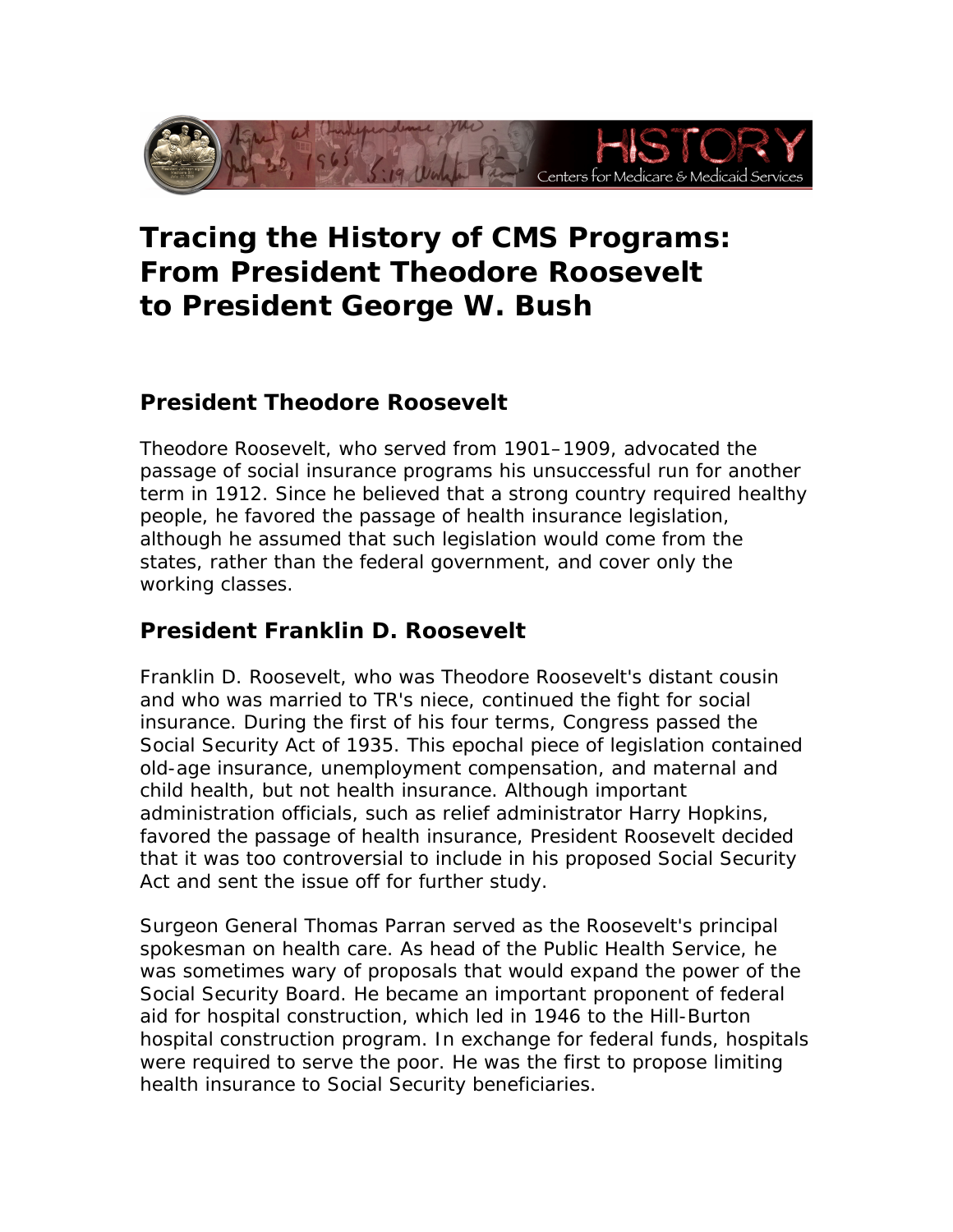## **President Harry S. Truman**

 Assistance; it became the foundation for the Medicaid program. Harry Truman, who became President upon FDR's death in 1945, considered it his duty to perpetuate Roosevelt's legacy. In 1945, he became the first president to propose national health insurance legislation. After Congress rebuffed his request, he reiterated his appeal after his surprising victory in the 1948 presidential elections. Congress continued to oppose the measure. In 1950, he signed the Social Security Amendments, which provided federal funds to states for vendor payments for medical care of poor aged called Old-Age

### **President Dwight D. Eisenhower**

 expanded to cover rehabilitation facilities. In 1954 Dwight Eisenhower proposed a plan to re-insure private insurance companies against usually heavy losses on health insurance as part of a comprehensive health and welfare program that Congress ultimately rejected. Although his proposal failed, President Eisenhower oversaw significant progress in services for the disabled. In 1954, vocation rehabilitation legislation was passed for states to help the disabled return to work. In 1956, in a significant expansion of Social Security benefits, President Eisenhower signed the disability insurance program into law. The Hill-Burton hospital construction program was

#### **Congressional Debate**

 Truman's approach to national health insurance was Senator Robert A. for health care for the poor that would be administered by the states. Among the Congressional opponents of President Roosevelt and Taft of Ohio. The son of President William Howard Taft, the younger Taft, who served in the Senate from 1939 to 1953, became one of the leading legislators of his generation. He favored providing federal aid

down. Representative Aime Forand of Rhode Island introduced the legislation in 1957 that is generally regarded as the direct precursor of Medicare. Forand, who served on the House Committee on Ways and Means, was not the first choice of the bill's authors. They turned to him only after two more senior-ranking members of the Committee turned them

 Ways and Means Committee in 1958, exerted more influence over Representative Wilbur Mills of Arkansas, who became head of the Medicare and Medicaid than any other single legislator. The Social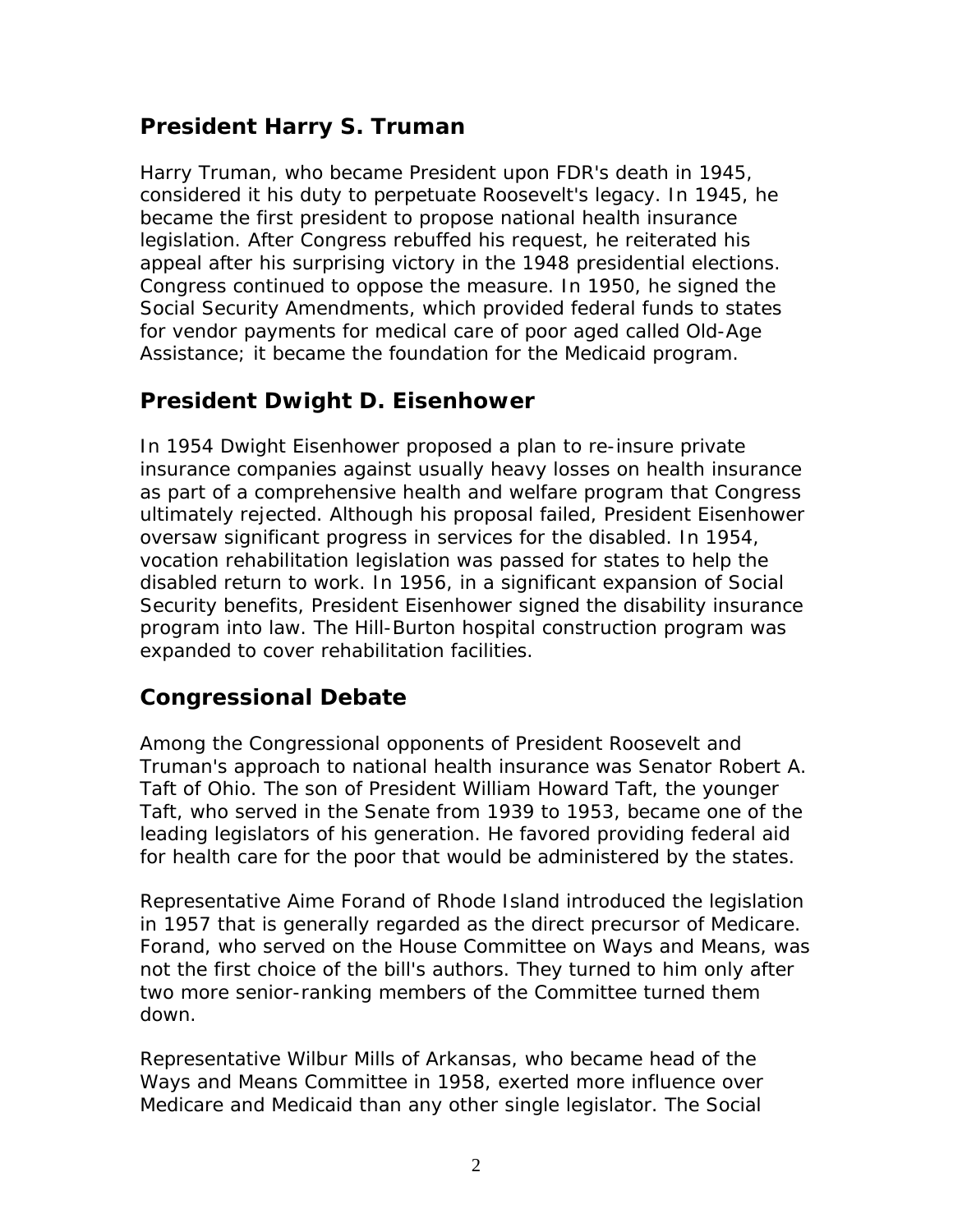Security Amendments of 1965, that initiated the two programs, reflected many of the priorities and preferences of Representative Mills.

Senator Robert Kerr of Oklahoma, who entered the Senate in 1949, quickly became a major factor in its deliberations over Social Security. His opposition to Medicare and his desire to find a constructive alternative led to passage in 1960 of Medical Assistance to the Aged, also known as Kerr-Mills. It expanded the Old-Age Assistance vendor payment program to include coverage to the "medically needy" aged, i.e., those not poor enough to qualify for Old-Age Assistance, but too poor to pay their medical bills.

Senator Clinton P. Anderson of New Mexico had served as President Truman's Secretary of Agriculture and entered the Senate in the same year as Robert Kerr and Lyndon Johnson. In 1961 he became the

principal Senate sponsor of the Kennedy administration's Medicare bill.<br>Representative John Byrnes of Wisconsin served as the ranking minority member of the Ways and Means Committee in 1965. His alternative proposal to the administration's Medicare bill, a voluntary program that would cover physician services, led to the inclusion of Supplementary Medical Insurance (known as Medicare Part B) in the final legislation.

### **President John F. Kennedy**

John F. Kennedy made the passage of Medicare one of the priorities of his administration. Despite intense bargaining with members of Congress, Kennedy died before gaining his objective. The closest he came to his goal was a vote in the Senate on July 17, 1962. Thanks in part to the efforts of Senator Robert Kerr, the administration lost by 4 votes: a count of 52 to 48.

### **President Lyndon B. Johnson**

 thoughts of many when he called Medicare the "jewel in the crown of After the assassination of President Kennedy, the newly elected President Johnson made passage of Medicare his top legislative priority. Bureau of the Budget director Kermit Gordon echoed the the federal government." Medicare and Medicaid were enacted as Title XVIII and Title XIX of the Social Security Act. Medicare extended health coverage to almost all Americans aged 65 or older (e.g., those receiving retirement benefits from Social Security or the Railroad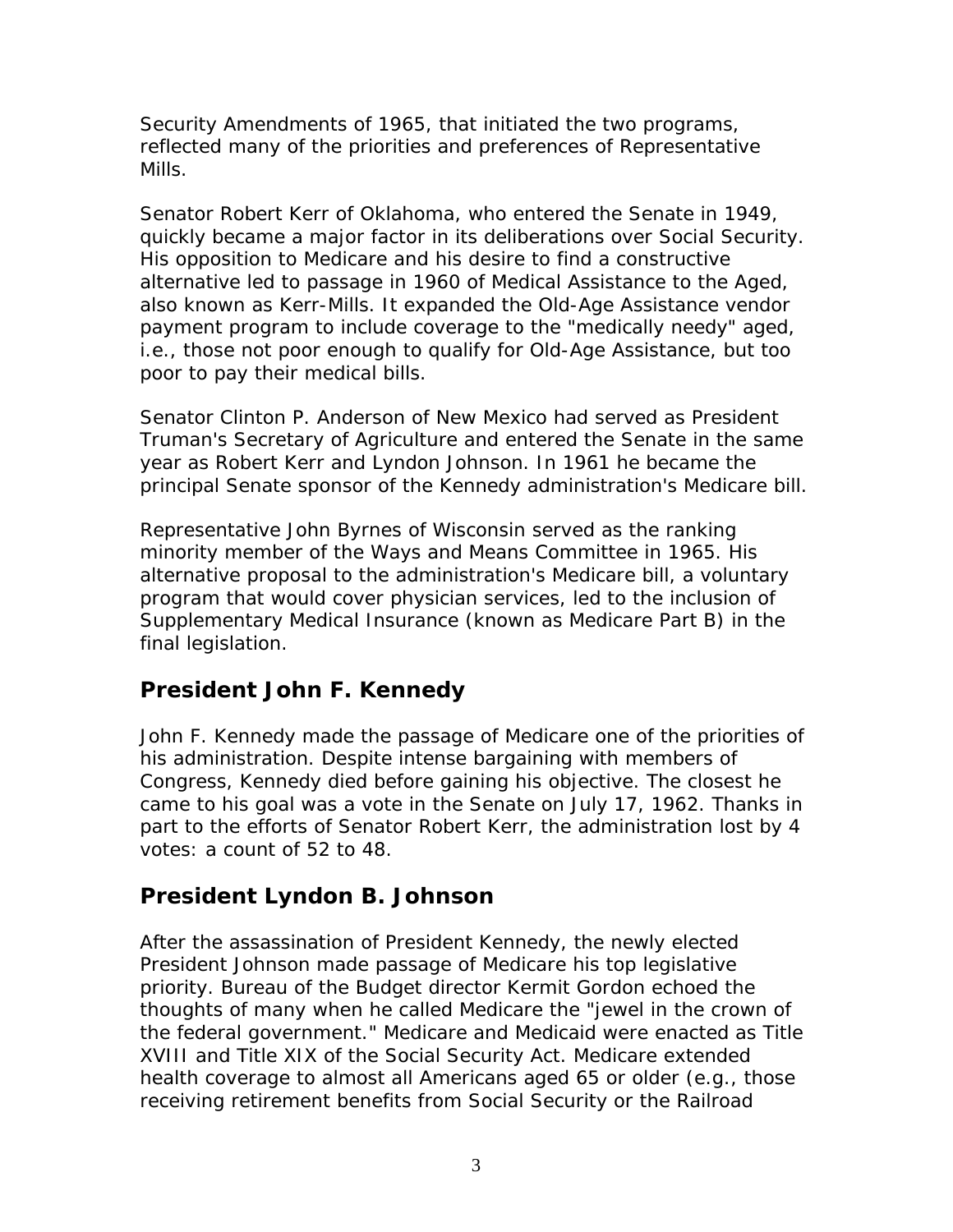Retirement Board). Medicaid provided health care services to those receiving welfare benefits: low-income children deprived of parental support and their caretaker relatives, the elderly, the blind, and individuals with disabilities.

 national health insurance for people of all ages, as President Truman recognize President Truman as the "daddy of Medicare." Lyndon Baines Johnson signed the Social Security Amendments of 1965 into law on July 30, 1965, at a dramatic ceremony held at the Harry S Truman Presidential Library in Independence, Missouri. Some of Johnson's advisors urged him to sign the legislation elsewhere, for fear people would think that the administration wanted to pass had. Johnson dismissed such objections, saying he wanted to

• **July 1, 1966—Medicare begins** 

 program began 11 months after enactment. In implementing Medicare, Social Security Commissioner Robert Ball worked closely with Wilbur J. Cohen, the Under Secretary of Health, Education and Welfare. Cohen had served as the administration's Congressional liaison in the long fight to pass Medicare. Cohen compared beginning Medicare on July 1, 1966, to planning the invasion of Normandy. "We did a better job of preparation than we did for almost any other program," Cohen said. "As I look back on it....I don't know how in the hell we did it, to tell you the truth," Ball recalled. About 19 million elderly enrolled in Medicare when the

• **January 1, 1966—Medicaid begins** 

Federal Medicaid funds became available to States on January 1, 1966. Medicaid was optional; states were not required to participate in the program and could phase it in. Medicaid expanded upon the Old-Age Assistance and Medical Assistance for the Aged programs to include under 65 populations that received welfare benefits—parents and children receiving Aid to Families with Dependent Children; the blind receiving Aid to the Blind; and the disabled receiving Aid to the Permanently and Totally Disabled. About 8 million people were estimated to be eligible for Medicaid.

• **Medicare prescription drug task force** 

Assistant Secretary for Health and Scientific Affairs Philip Lee, who more than twenty years later held the same position under President Clinton, chaired a Presidential Task Force charged by President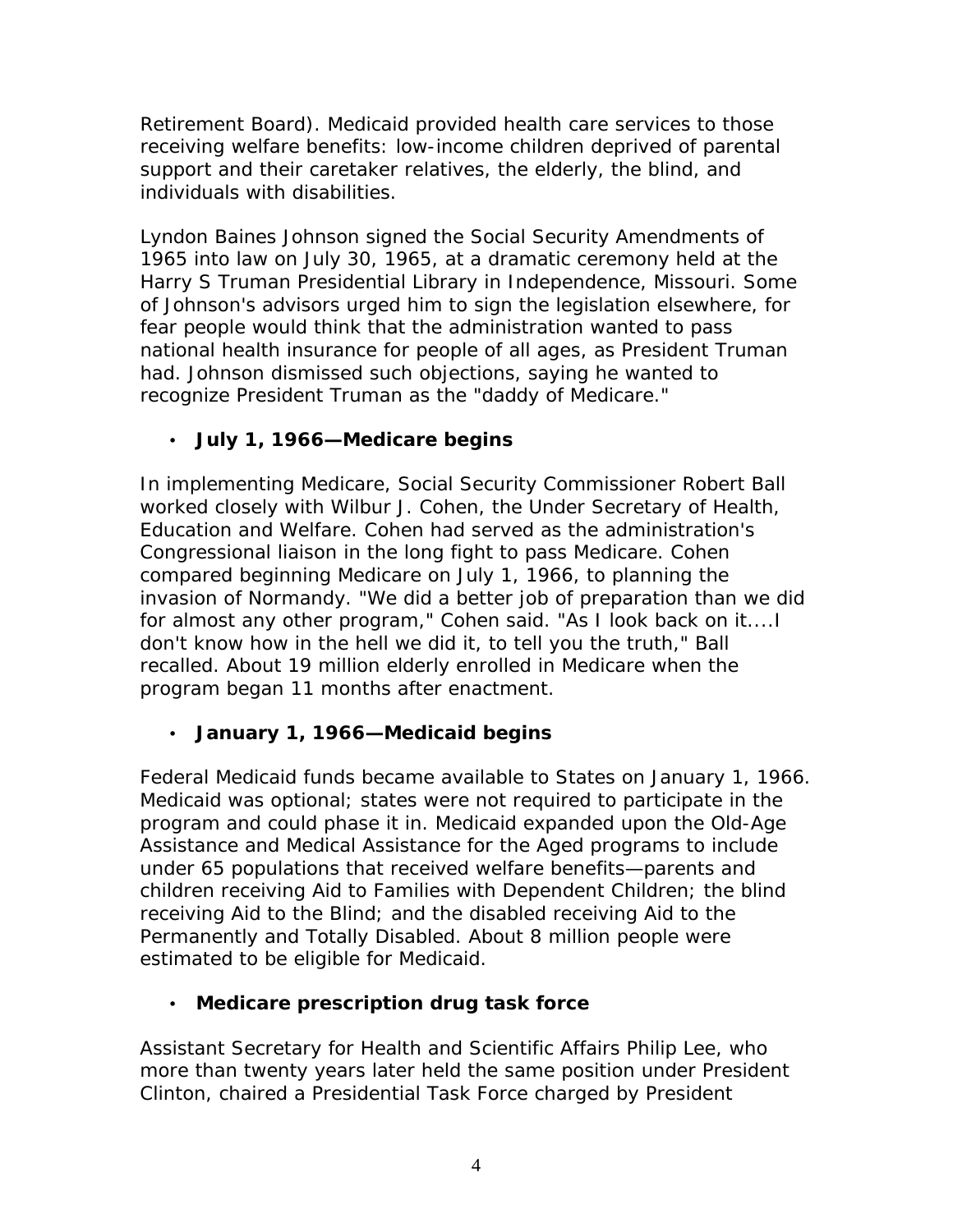drugs to the Medicare program. Johnson with examining whether prescription drugs should be added to the Medicare program. In December 1968, at the end of Johnson's term, the task force recommended adding outpatient prescription

### **President Richard M. Nixon**

In 1972, Richard Nixon signed into law the most significant expansion of Medicare eligibility to date; nearly 2 million individuals under age 65 receiving Social Security disability insurance payments and individuals with end-stage renal disease (ESRD) were newly entitled to Medicare. ESRD patients were the first group granted Medicare eligibility based on a specific condition. Medicare was given the authority to conduct demonstration programs. Medicaid eligibility for the elderly, blind and disabled residents could be linked to eligibility for the newly enacted Federal Supplemental Security Income program (SSI).

 Concern over the cost of health care led President Nixon to favor marketplace. federal funds to stimulate the creation of Health Maintenance Organizations. The 1972 HMO Act provided for start-up grants and loans for the development of health maintenance organizations (HMOs); HMOs meeting Federal standards relating to comprehensive benefits and quality were given preferential treatment in the

### **President Gerald R. Ford**

Vice-President Ford was Chairman of the Domestic Council Committee on the Right of Privacy. During that period, the Administration developed legislation that was subsequently signed into law by the new President Ford in 1974. The Privacy Act provided, for the first time, comprehensive rights to individuals with respect to personal information the Federal government held about them. It required public notice of new data systems and of intended uses of information, gave individuals a right to see their own records, and controlled how the Government could use their information.

### **President Jimmy E. Carter**

President Carter turned to former LBJ White House aide, Joseph Califano, to become his Secretary of the Department of Health, Education and Welfare.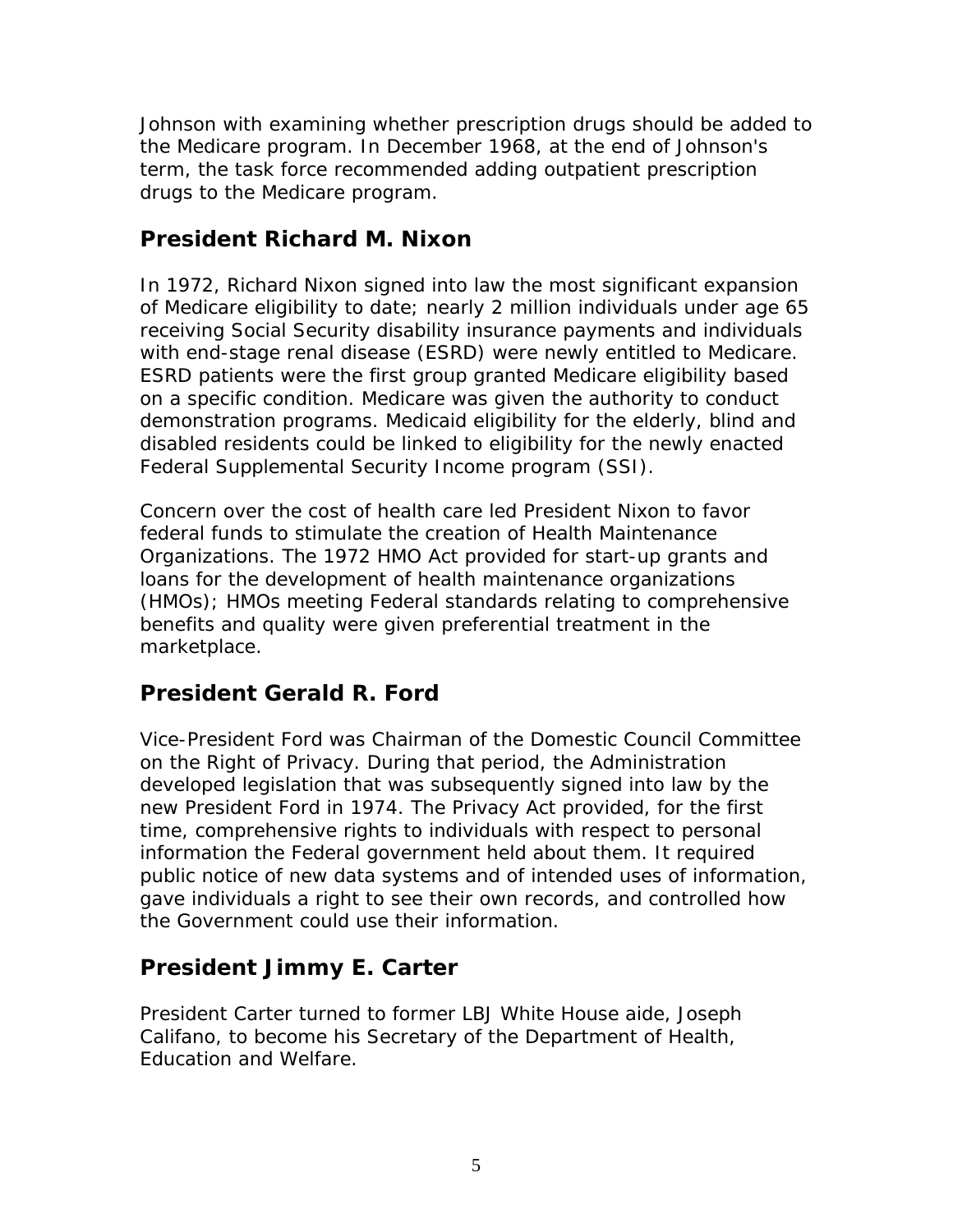announced the creation of the Health Care Financing Administration. As one of his first actions, Secretary Califano put together a team to explore ways of reorganizing the Department. Califano wanted Medicare and Medicaid put together for a variety of reasons including preparation for national health insurance, a reaction to a two-class system of medicine, to improve the management of the programs, and to increase their leverage in the health care marketplace. Because Califano wanted no interference from Congress or private interest groups, he made sure that the group worked in total secrecy and had the charts for the President's briefing printed at the Pentagon. In early March, barely three months into the new Administration, Califano

 who worked in downtown Washington and former Bureau of Quality Security already at Woodlawn in suburban Baltimore. In 1979, HCFA Administrator Leonard Schaeffer consolidated HCFA operations in Woodlawn, outside of Baltimore. The consolidation brought former Social and Rehabilitation Service Medicaid employees Assurance employees who worked in Rockville, Maryland to the Medicare employees from the Bureau of Health Insurance at Social To deal with rapidly rising health care costs, President Carter proposed a national hospital cost containment program, which failed in the Congress.

### **President Ronald W. Reagan**

 proposal to slow the rate of growth in Medicare spending for hospital The financial crisis facing Social Security was one of the first problems that President Reagan faced upon taking office. The Greenspan Commission was quickly formed in 1981 to address the problem. Once a deal was created to save Social Security, the legislation moved through the Congress very rapidly. The Administration had prepared a services, which had been rising very rapidly. The Social Security Amendments spawned by the Greenspan Commission provided a ready legislative vehicle for the new Medicare hospital prospective payment system. President Reagan promoted a competition plan for Medicare,

which did not receive such favorable treatment from the Congress.<br>Over the course of President Reagan's two terms, a number of changes were made to Medicare and Medicaid, primarily through annual budget reconciliation legislation. Highlights of these changes include expanding Medicaid waivers to allow states more flexibility in providing home and community-based services to beneficiaries who otherwise would have been institutionalized as well as waivers allowing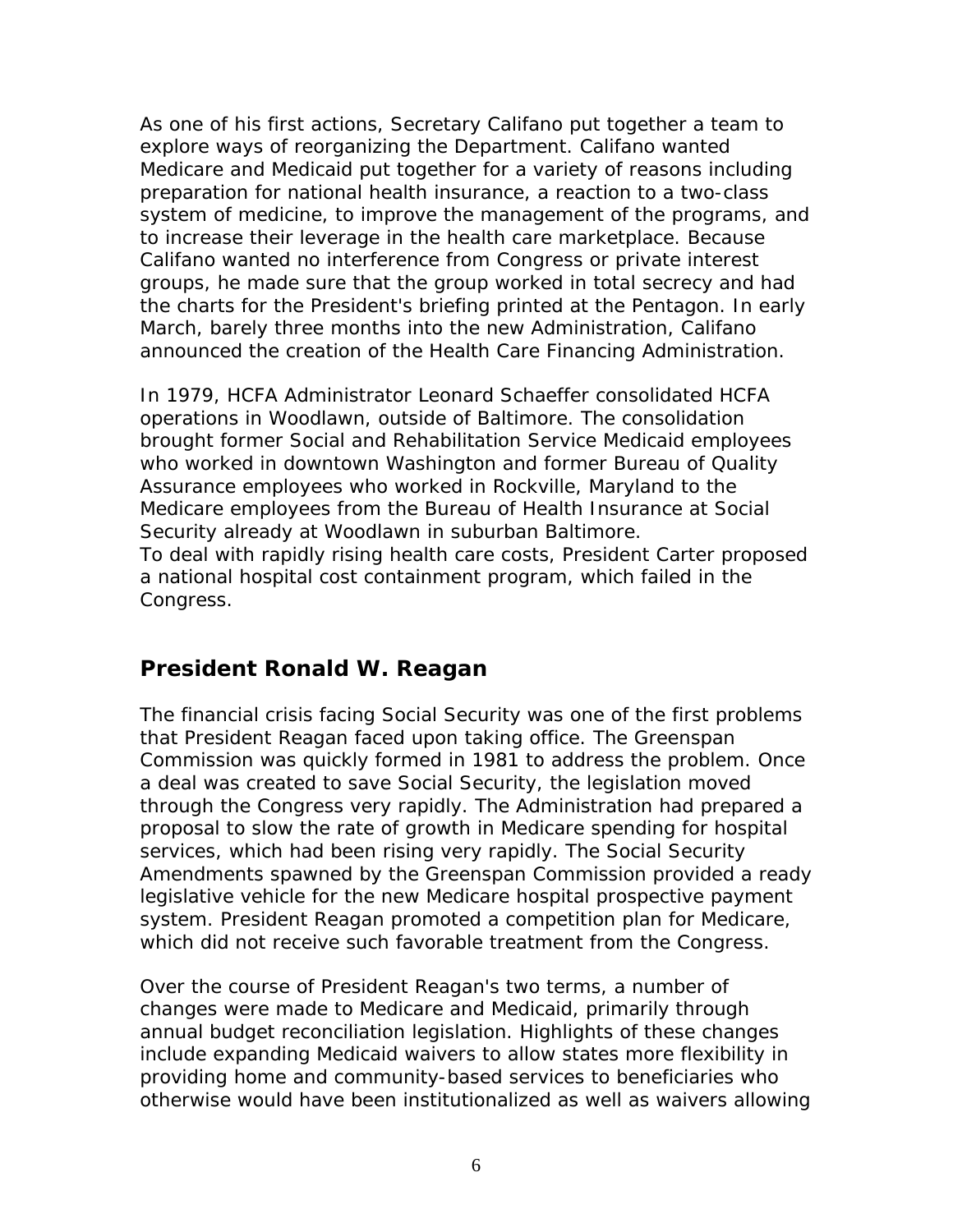to improve the quality of health care. As a condition of participation in procedures. states more flexibility in using managed care. Medicare changes included a new prospective payment system for inpatient hospital services, risk contracts for HMOs, and new Peer Review Organizations Medicare, hospitals with emergency rooms were required to provide emergency screening and treatment to all patients in COBRA 1985. The Clinical Laboratory Improvement Amendments (CLIA) of 1988 strengthened quality performance requirements for clinical laboratories in order to assure accurate and reliable laboratory tests and

beneficiaries through new premiums and an income tax surcharge. Secretary Bowen came to HHS in 1986 with the goal of extending Medicare to cover the costs of catastrophic illness. President Reagan called upon the Secretary in the State of the Union to develop such a plan. A Secretarial task force made recommendations and Congress subsequently passed the Medicare Catastrophic Coverage Act of 1988. It made the most significant changes since enactment of the Medicare program; including improved hospital and skilled nursing facility benefits, an outpatient prescription drug benefit and a cap on beneficiary cost-sharing liability. The benefits were financed by

 the quality of nursing home care. Nursing home reform was enacted in OBRA 1987 after the Institute of Medicine issued a report calling for new national standards to improve

#### **President George H.W. Bush**

Newly confirmed Secretary Louis Sullivan was confronted with upset higher-income seniors who did not want to pay for the new benefits in the Medicare Catastrophic Coverage Act of 1988, since many of them already had similar benefits from their prior employers. After months of such protest, Congress repealed the law in 1989, before much of it had taken effect. The repeal left many on Capitol Hill stunned by the rapidity with which a major new benefit was turned on by its supposed beneficiaries.

 above the new fee schedule. Medicaid coverage of pregnant women HCFA Administrator William Roper worked with Congress on physician payment reform legislation enacted in 1989. Physician payments were made through a new Medicare fee schedule based on a resource-based relative scale, which replaced charge-based payments. For the first time, physicians were limited in how much they could bill beneficiaries and children was expanded several times, a Medicaid prescription drug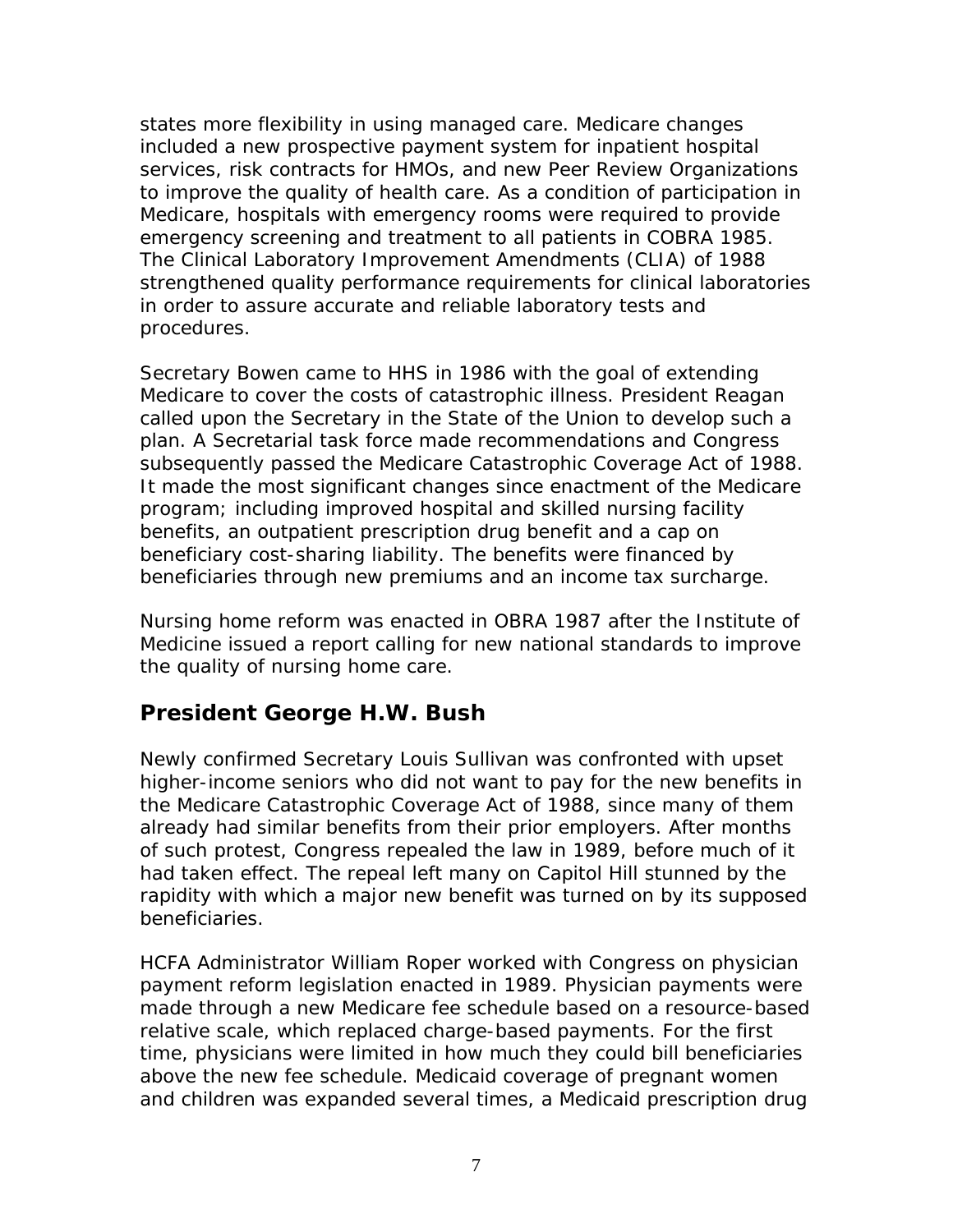were provided help in paying Medicare premiums and cost sharing. rebate program was established and low-income Medicare beneficiaries

HCFA Administrator Gail Wilensky consolidated Medicaid operations into a single bureau within the agency to improve its management. She developed the plan to consolidate HCFA from multiple buildings in the Woodlawn area into one new building.

 Reform Program" which featured tax credits and vouchers in the To deal with the problem of a growing number of Americans without health insurance, President Bush proposed a "Comprehensive Health Spring prior to his re-election campaign.

## **President William J. Clinton**

In 1993, newly elected President Clinton proposed a "Health Security Act" which would have provided universal health care coverage to all Americans. Critics of the plan prevailed in the Congress, which gave it, and alternative proposals advanced by Republican members, vigorous debate, but did not enact it.

 headquarters building, which opened in 1995. With the opening of Califano's 1977 reorganization had finally been met. HCFA Administrator Bruce Vladeck presided over the move from the campus of the Social Security Administration to the present CMS "single-site" as the employees referred to it, all HCFA central office staff were located in one office complex. One of the primary objectives, consolidation of Medicare and Medicaid staff, of Joseph

After a hard-fought debate in the Congress, President Clinton signed welfare reform legislation in August 1996. It replaced welfare with new

work requirements and broke the link between Medicaid and welfare.<br>The Health Insurance Portability and Accountability Act of 1996 Integrity Program, and privacy provisions. contained private health insurance reforms that had been the subject of debate for years, administrative simplification, a new Medicare

A financing crisis in Medicare precipitated passage of the Balanced Budget Act of 1997 where the rate of increase in Medicare payments was slowed thereby extending the life of the Hospital Insurance program (Part A) by a decade, several new prospective payment systems were required, a new Medicare + Choice program to increase the availability of private health plans was established, and a new